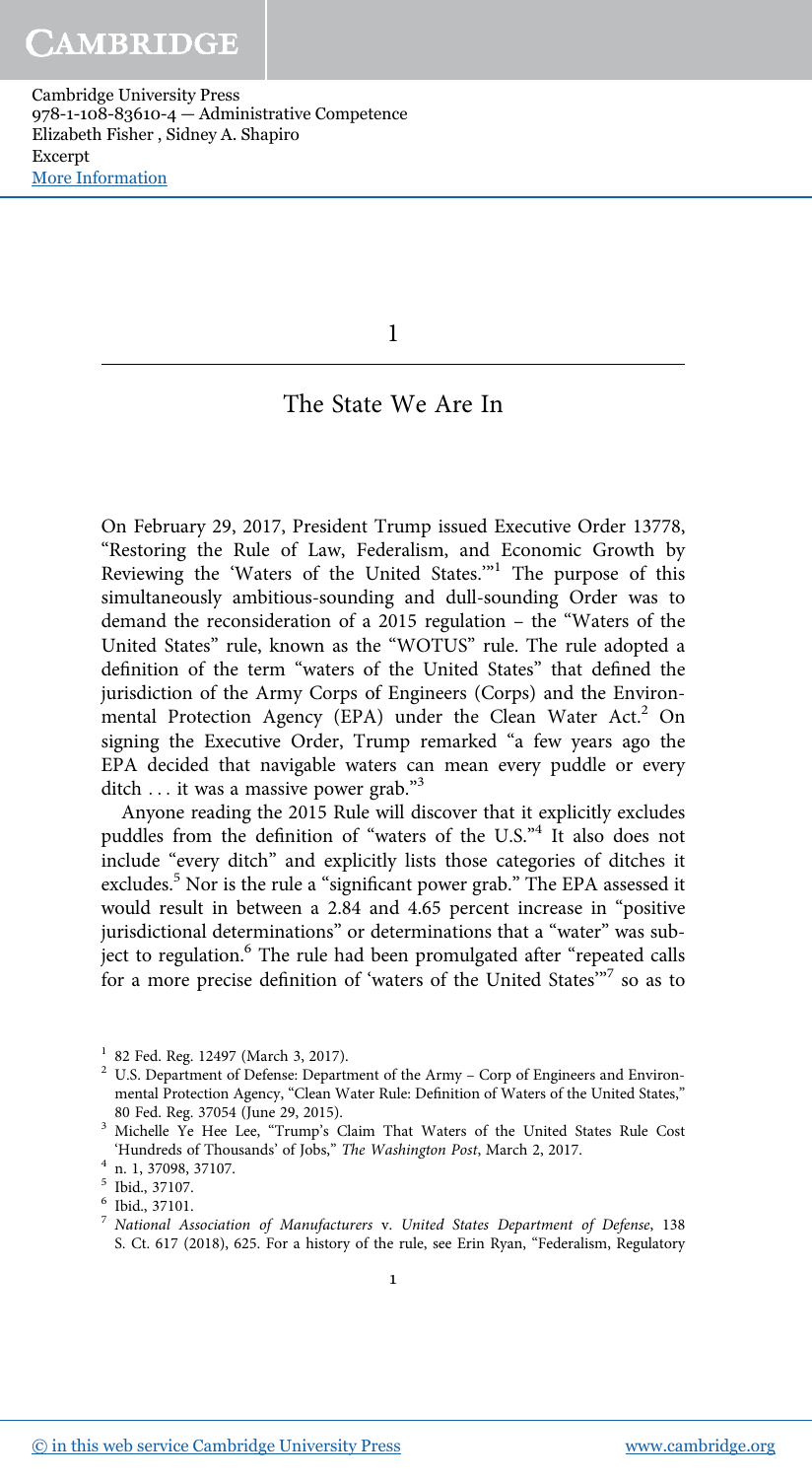# 2 THE STATE WE ARE IN

increase regulatory certainty. The rule change also reflected evolving science<sup>8</sup> and the fact that defining such waters is "a contentious and difficult task." 9

This Executive Order is one of many attempts by the Trump administration to roll back regulations since his coming to office in 2017. The mixture of rhetoric and ignorance of the details of what is actually being deregulated has been a common feature of these attempts. Rick Perry in the 2011 presidential debate argued for the abolition of the Departments of Education, Commerce, and Energy, but during his nomination hearing to head the Department of Energy, he admitted that when "he called for its elimination he hadn't actually known what the Department of Energy did." <sup>10</sup> As Michael Lewis in his 2018 book, *The Fifth Risk*, argues, this lack of understanding and the accompanying mismanagement or neglect of public institutions creates serious risks across American life – risks to do with nuclear safety, the rural economy, food safety, and children's nutrition, and many more missions of the government.

It is tempting to dismiss these stories as examples of a post-truth politics in action. But it is important to remember that the general public, while having strong views about the federal government, also often has little understanding of public administration and how it addresses risks to the public.<sup>11</sup> Lewis points to why such an understanding is important: "There might be no time in the history of the country when it was so interesting to know what was going on inside these bland federal office buildings—because there has been no time when those things might be done ineptly, or not done at all."<sup>12</sup>

# **1.1 The Current Limits of Administrative Law Imagination**

Paradoxically, many administrative lawyers also do not think very deeply about public administration and the problems it addresses when they

Architecture, and the Clean Water Rule: Seeking Consensus on the Waters of the United States," *Environmental Law* 46, no. 2 (2016): 277.

<sup>8</sup> Dave Owen, "Little Streams and Legal Transformations," *Utah Law Review* 2017, no. 1 (2017): 1; and Laurie Alexander, "Science at the Boundaries: Scientific Support for the Clean Water Rule," *Freshwater Science* 34, no. 4 (2015): 1588.

<sup>9</sup> *National Association of Manufacturers*, n. 7, 623.

<sup>&</sup>lt;sup>10</sup> Michael Lewis, *The Fifth Risk* (London: Allen Lane, 2018), 45.

<sup>11</sup> Arlie Russell Hochschild, *Stranger in Their Own Land: Anger and Mourning on the American Right* (New York: New Press, 2016).

<sup>12</sup> Lewis, *The Fifth Risk*, n. 10, 48.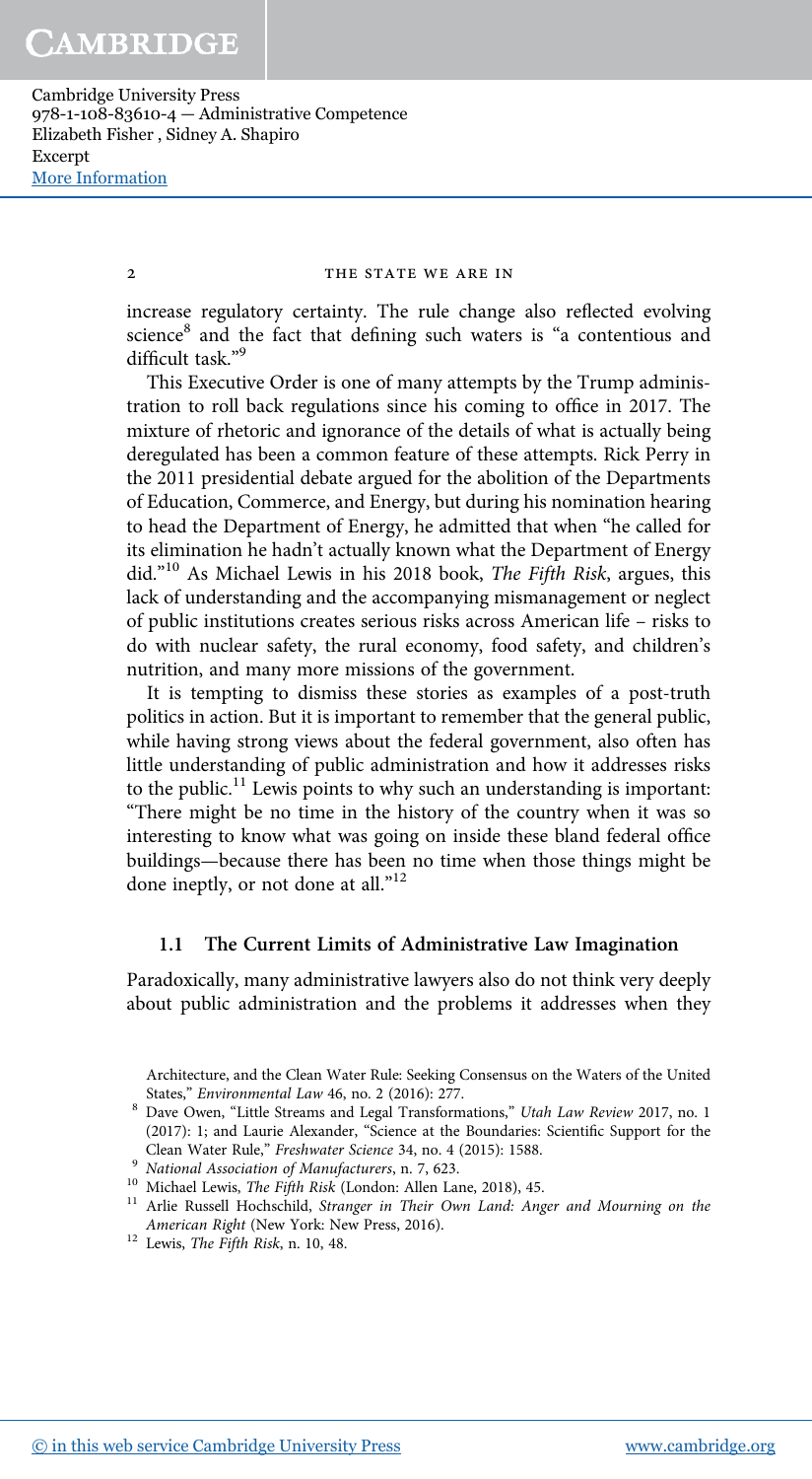# 1.1 THE CURRENT LIMITS 3

reason about the law. Or to put the matter a slightly different way, public administration and what it governs registers little in the *legal* imagination. Administrative lawyers fail to understand how the *competence* of public administration – its entwined capacity and authority – are integral to administrative law. But sense cannot be made of administrative law without making sense of public administration.

Take, for example, the WOTUS rule that was the subject of President Trump's Executive Order. Congress passed the Clean Water Act (CWA) in 1972 with an explicit objective to "restore and maintain the chemical, physical and biological integrity of the Nation's waters."<sup>13</sup> The Act applies to discharges into "navigable waters," which are the "waters of the United States, including the territorial seas."<sup>14</sup> This definition is not only legally ambiguous, it is geographically ambiguous. There are no labels affixed to streams or rivers or wetlands stating that they are "waters of the United States." As a unanimous US Supreme Court noted in 1985, "the transition from water to solid ground is not necessarily or even typically an abrupt one. Rather, between open waters and dry land may lie shallows, marshes, mudflats, swamps, bogs—in short, a huge array of areas that are not wholly aquatic but nevertheless fall far short of being dry land." <sup>15</sup> The WOTUS definition is also crucial to an Act aimed at environmental protection. In thinking about the definition of "waters," it is therefore necessary to incorporate into the definition scientific understandings about the contribution that watercourses, including wetlands and small streams, make to ecological health.<sup>16</sup>

That specialized knowledge is housed in the Corps (created in the early nineteenth century)<sup>17</sup> and EPA (created in 1970).<sup>18</sup> The Corps' Regulatory Program oversees the permitting regime under the Clean Water Act and has vast practical and technical experience. The EPA's Office of Water administers the implementation of the Act and its work is grounded in scientific research. Both institutions have developed their expertise relating to water quality over time. They have carried out

<sup>13</sup> 33 U.S.C. § 1251(a). See Chapter 2.

<sup>14</sup> 33 U.S.C. § 1362(7).

<sup>15</sup> *United States* v. *Riverside Bayview Homes*, 474 U.S. 121 (1985), 132.

<sup>&</sup>lt;sup>16</sup> Owen, "Little Streams and Legal Transformations," n. 8.

<sup>&</sup>lt;sup>17</sup> Todd Shallat, Structures in the Stream: Water, Science and the Rise of the U.S. Army Corps *of Engineers* (Austin: University of Texas Press, 1994); and Theodore Porter, *Trust in Numbers: The Pursuit of Objectivity and Science in Public Life* (Princeton, NJ: Princeton University Press, 1995), chapter 7.

<sup>&</sup>lt;sup>18</sup> See Chapter 2.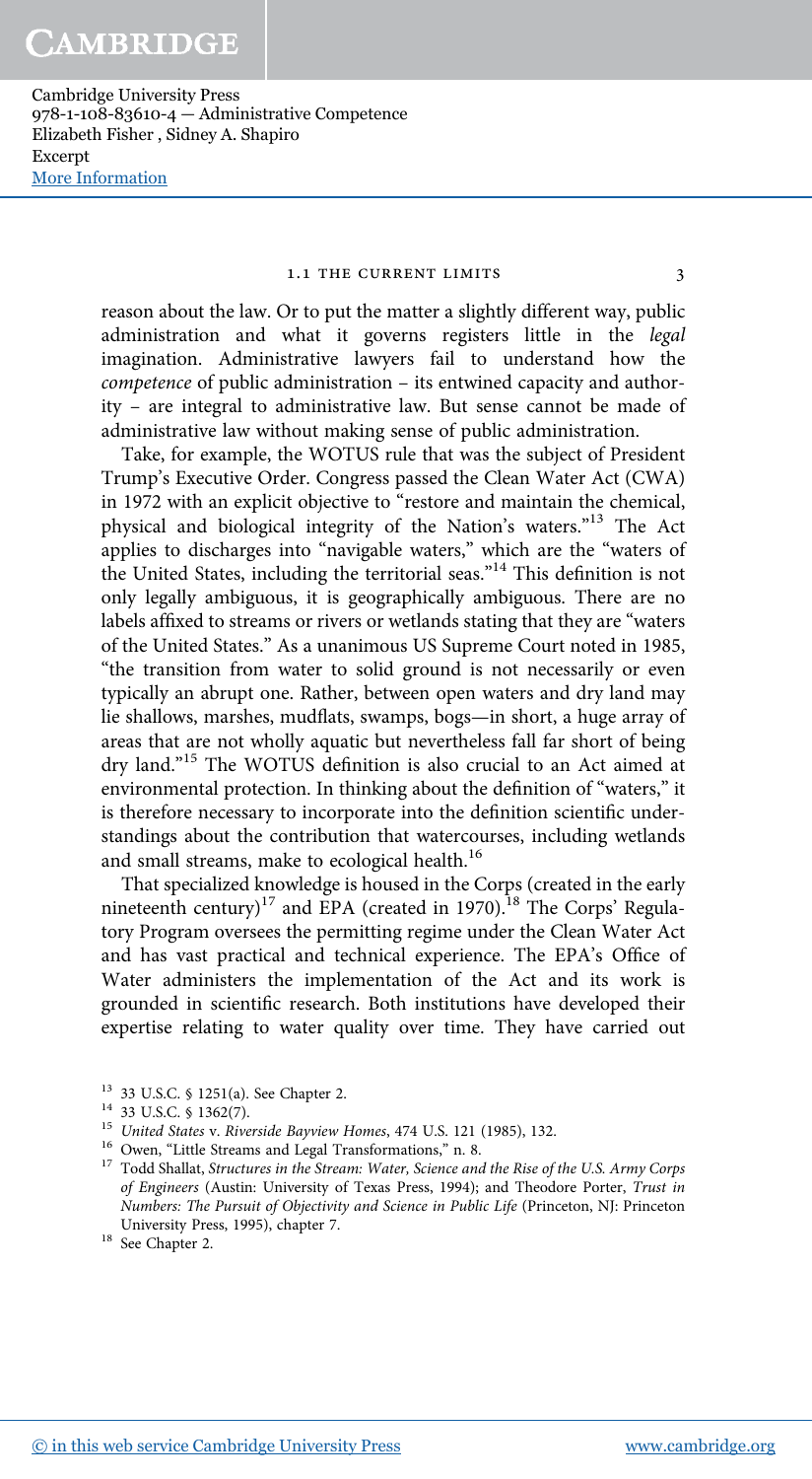# 4 THE STATE WE ARE IN

research, passed rules and guidance,<sup>19</sup> and been subject to judicial review that has forced them to reflect on their own competence.<sup>20</sup> The 2015 Rule, designed to clarify and simplify the WOTUS definition and delineate bright line distinctions where possible, was not written on the back of an envelope: "This interpretation is based not only on legal precedent and the best available peer-reviewed science, but also on the agencies' technical expertise and extensive experience in implementing the CWA over the past four decades."<sup>21</sup> The rule was accompanied by extensive analysis including a review of 1,200 peer-reviewed publications.<sup>22</sup>

Given all of this, the question of what are "waters of the United States" is not one of "simple definition,"<sup>23</sup> but it is also not just a "power grab." The legal definition is one of expert analysis utilizing the competence of public administration – its evolving legal mandate, its scientific capacity, its experience, and its history.

We do not argue that public administration or scientific expertise is superior to law and thus, law should yield to them. As the title of Executive Order 13778 makes clear, the definition has implications for the legal authority of the Corps and the EPA. And, as all water "passes through subsequent realms of state and federal jurisdiction," what are "waters of the United States" also evokes questions about federalism.<sup>24</sup> Our argument is that to properly assess the legal validity of this rule, or any form of administrative action, there is a need to understand the competence of public administration and the problems to which that competence is addressed.

Understanding administrative competence is a natural consequence of administrative law being the law of public administration. We explain not only administrative competence and why it is controversial, but also how competence has been a subject of political and legal attention since the Federalist period. Most significantly, we show how understanding

 $^{19}\,$  See the history in Owen, "Little Streams and Legal Transformations," n. 8.

<sup>20</sup> *United States* v. *Riverside Bayview Homes*, n. 15; *Solid Waste Agency of Northern Cook City* v. *Army Corps of Engineers*, 531 U.S. 159 (2001); and *Rapanos* v. *United States*, 547 U.S. 715 (2006).

<sup>&</sup>lt;sup>21</sup> n. 1, 37055.

 $^{22}$  U.S. EPA, "Connectivity of Streams and Wetlands to Downstream Waters: A Review and Synthesis of the Scientific Evidence (External Review Draft)," EPA/600/R11/098B (DC: U.S. EPA, September 2013).

<sup>23</sup> C.f. Richard Epstein, "Why the Modern Administrative State Is Inconsistent with the Rule of Law," *New York University Journal of Law and Liberty* 3, no. 3 (2008): 491, 506.

<sup>24</sup> Erin Ryan, *Federalism and the Tug of War Within* (New York: Oxford University Press, 2011), 151.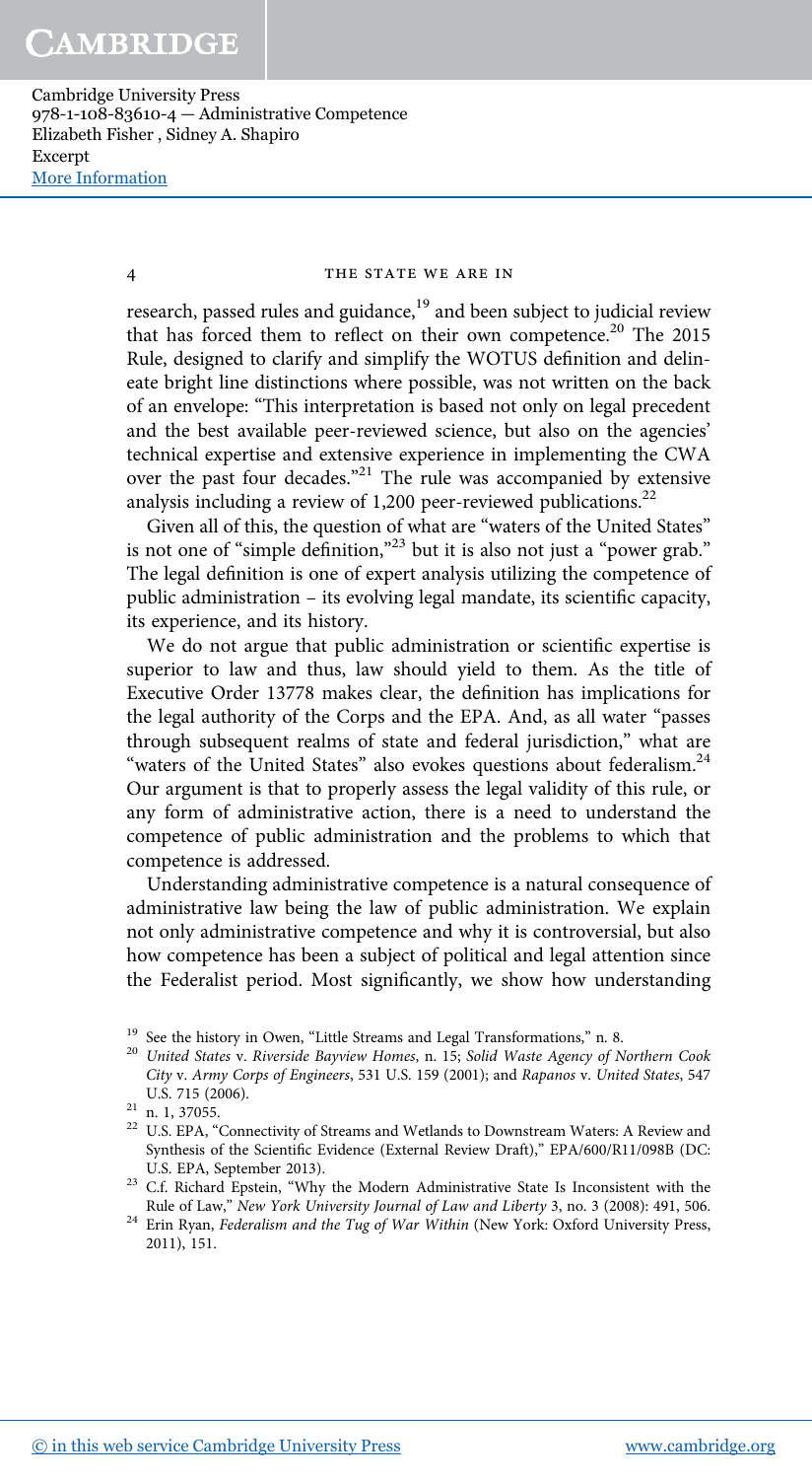#### 1.2 EXISTENTIAL RISKS 5

administrative competence illuminates doctrinal reasoning in administrative law.

In short, understanding the nature of public administration and the competence it brings to government is fundamental to understanding the law. So much so, we argue in our conclusory chapter for the need for a new Administrative Procedure Act (APA) firmly grounded on administrative competence. We are conscious that such an argument appears politically naive and foolish at a time like this. But, as we shall show, it is also an important means of ensuring administrative law is focused on the *competence* of public administration. Administrative law should be about both the capacity of agencies to perform their legislation missions and their authority to do so.

There is nothing radical, either politically or intellectually, in this claim. As we will constantly show, acknowledging administrative competence is acknowledging the reality of American government. It is about taking existing legal and institutional structures and their implications for legal reasoning seriously.

We are not the first to argue for the need for lawyers to engage with the workings of public administration.<sup>25</sup> Nor are we alone in arguing the need to recognize a richer administrative history than is in the perceived wisdom.<sup>26</sup> Yet, despite this attention, there is a failure to appreciate how administrative law doctrine has evolved with understandings of administrative competence. Once you recognize competence as the goal of administrative law, much of that doctrine makes sense in a way it has not done before.

# **1.2 Existential Risks**

We write at a time in which the capacity and authority of public administration is particularly parlous. It is, to use Lewis' language, a "risky" time

<sup>25</sup> See, e.g., Jerry L. Mashaw, *Bureaucratic Justice: Managing Social Security Disability Claims* (New Haven, CT: Yale University Press, 1983); Edward Rubin, "It's Time to Make the Administrative Procedure Act Administrative," *Cornell Law Review* 89, no. 3 (2003): 95; Gillian Metzger and Kevin M. Stack, "Internal Administrative Law," *Michigan Law Review* 115, no. 8 (2017): 1239; and Peter L. Strauss, "Jerry L. Mashaw and the Public Law Curriculum," in Administrative Law from the Inside Out: Essays on Themes in the *Work of Jerry L. Mashaw*, ed. Nicholas Parrillo (Cambridge: Cambridge University Press, 2017), 87.

<sup>26</sup> Jerry L. Mashaw, *Creating the Administrative Constitution: The Lost One Hundred Years of American Administrative Law* (New Haven, CT: Yale University Press, 2012); and Blake Emerson, *The Public*'*s Law: Origins and Architecture of Progressive Democracy* (New York: Oxford University Press, 2019).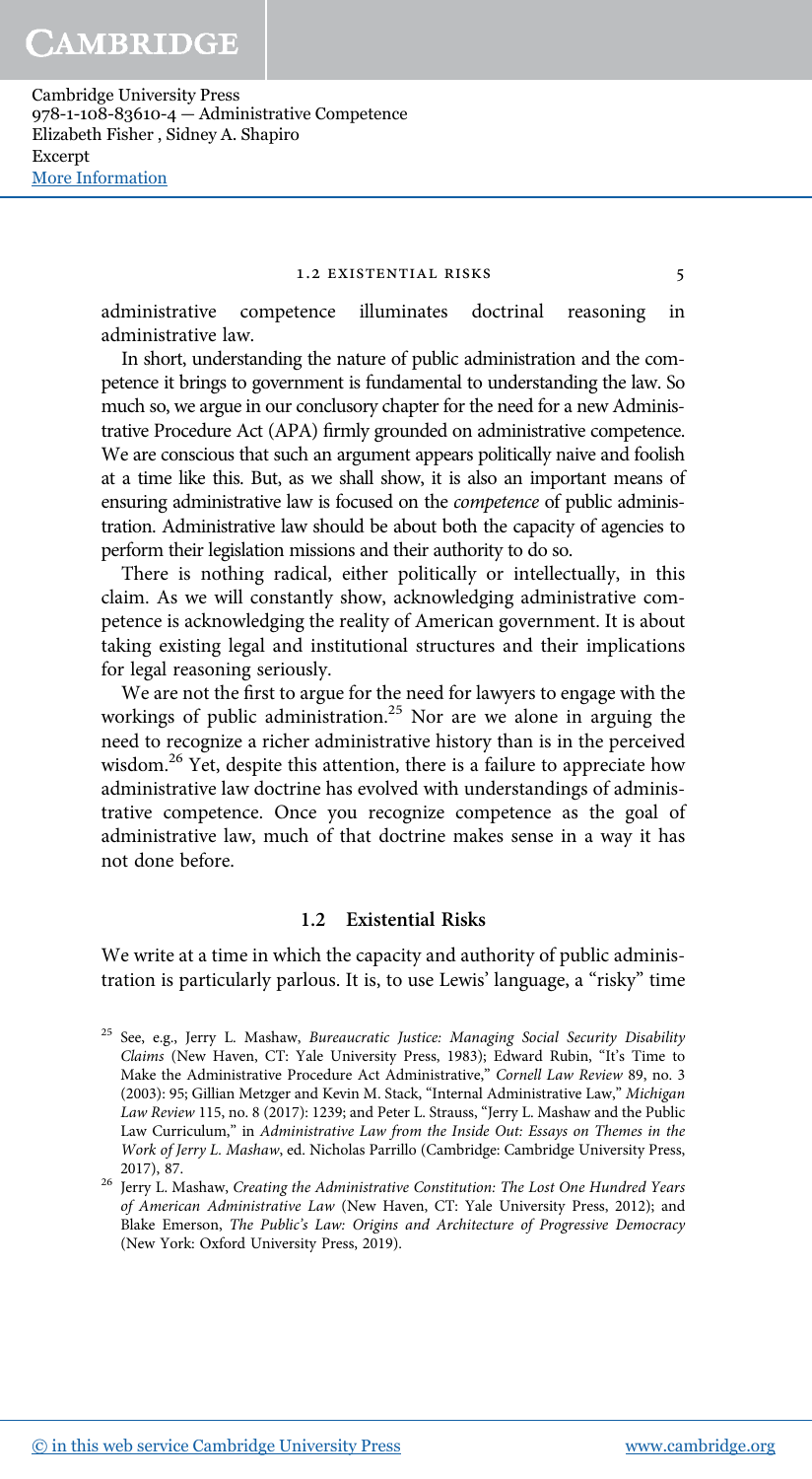#### 6 THE STATE WE ARE IN

for the subject. Some of those risks are obvious due to their existential nature. Others are more invidious.

The existential risks arise because over the last twenty years there has been a group of administrative lawyers articulating strong rhetorical views about the perceived illegitimacy of the administrative state and administrative law. For this group of commentators, "bureaucracy has sprawled,"<sup>27</sup> the regulatory state is a "monstrosity,"<sup>28</sup> and administrative law is illegal<sup>29</sup> and illiberal.<sup>30</sup> While these accounts place heavy emphasis on the idea of a "lost constitution" that protected liberty at all costs,<sup>31</sup> there is little discussion of what public administration actually does.

Take, for example, Justice Scalia's judgment in the 2006 case of *Rapanos* v. *United States* where the Supreme Court reviewed an earlier definition of "waters of the United States" and whether it included certain types of wetlands. At the start of his judgment he notes, "The burden of federal regulation on those who would deposit fill material in locations denominated 'waters of the United States' is not trivial. In deciding whether to grant or deny a permit, the U. S. Army Corps of Engineers (Corps) exercises the discretion of an enlightened despot." 32

This perceived despotism frames his analysis and thus his reasoning. He focuses on the "immense expansion of federal regulation of land use<sup>33</sup> and the "Corps' sweeping assertions of jurisdiction."<sup>34</sup> The end result is a judgment that glides over the hydrological complexities of ensuring the ecological health of clean waters and sidelines the reasoning of the Corp. For Justice Scalia, "the Corps chose to adhere to its essentially boundless view of the scope of its power." <sup>35</sup> He inevitably concludes that the interpretation of the Corps is legally invalid.

 $^{27}$  Christopher J. Walker, "Restoring Congress's Role in the Modern Administrative State," *Michigan Law Review* 116, no. 6 (2018): 1102.

<sup>28</sup> Senator Orrin Hatch, "A Constitutional Conservatism for our Time," *Texas Review of Law & Politics* 19, no. 2 (2015): 199.

<sup>29</sup> Philip Hamburger, *Is Administrative Law Unlawful?* (Chicago University of Chicago Press, 2014).

<sup>30</sup> Douglas Ginsburg and Steve Menashi, "Our Illiberal Administrative Law," *New York University Journal of Law and Liberty* 10, no. 2 (2016): 475.

<sup>31</sup> Randy Barnett, *Restoring the Lost Constitution: The Presumption of Liberty*, rev. ed. (Princeton, NJ: Princeton University Press, 2014); and Richard Epstein, *The Classic Liberal Constitution: The Uncertain Quest for Limited Government* (Cambridge, MA: Harvard University Press, 2014).

<sup>32</sup> *Rapanos* v. *U.S.*, n. 20, 721.

<sup>33</sup> Ibid., 722.

<sup>34</sup> Ibid., 726.

<sup>35</sup> Ibid., 758.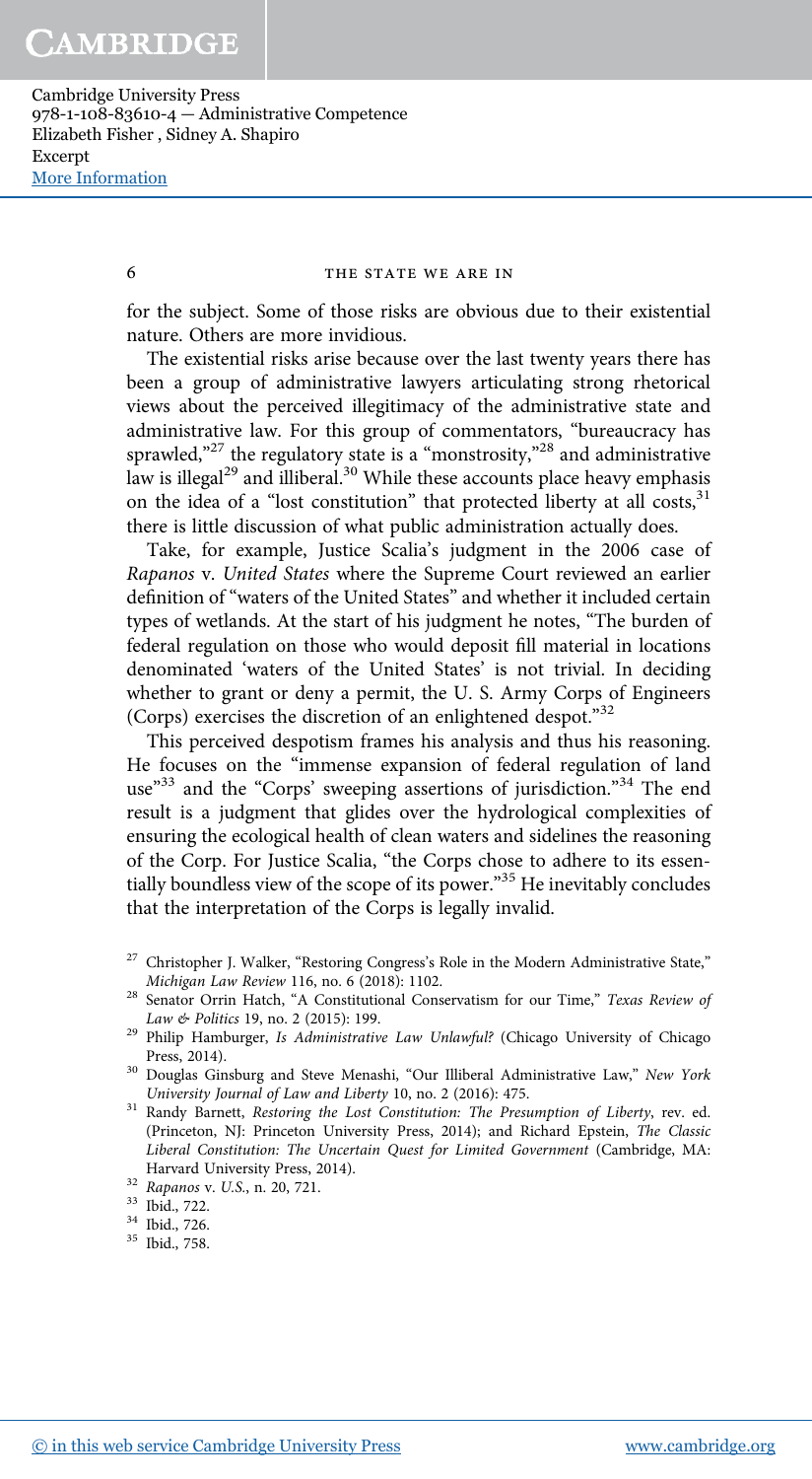# 1.2 EXISTENTIAL RISKS 7

*Rapanos* produced no clear precedent. As Ryan has noted it is "notoriously among the least helpful Supreme Court judgments of all time."36 This is because while the judgment did produce a conclusion – the Corps action was vacated and remanded – it did not produce a coherent template for the Corps, with its particular expertise, thinking through the definitional question. In comparison to Scalia, other justices in the same case started with "the nature of the problem" and the reasoning of the Corps.<sup>37</sup> Nevertheless, President Trump's 2017 Executive Order 13778 stated that "the Administrator and the Assistant Secretary shall consider interpreting the term 'navigable waters' ... in a manner consistent with the opinion of Justice Antonin Scalia in *Rapanos v. United States*." <sup>38</sup> The further implications of this will be explored in Chapter 8.

That is not surprising. Justice Scalia's focus on administrative overreach is entirely consistent with Trump's statement that the 2015 rule was a "power grab." Other more extreme legal views understand the administrative state as either a political fashion left over from the Progressive and New Deal eras<sup>39</sup> and/or as a vehicle for a particular group of elites.<sup>40</sup> On this basis "administrative law has been the means by which a powerful class has enthroned its own authority within the form of republican government." 41

Gillian Metzger has described these articulated views as "anti-administrativist<sup>242</sup> and as having three strands: "a visceral resistance to an administrative government perceived to be running amok"; a heavy emphasis on courts to control power; and a belief in the unconstitutional nature of the administrative state.<sup>43</sup> Cass Sunstein and Adrian Vermeule have provided another label for "these cluster of impulses stemming from a belief in the illegitimacy of the administrative state":<sup>44</sup> the "new Coke"

<sup>40</sup> Hamburger, *Is Administrative Law Unlawful?*, n. 29, 373–74.

<sup>&</sup>lt;sup>36</sup> Ryan, "Federalism, Regulatory Architecture, and the Clean Water Rule: Seeking Consensus on the Waters of the United States," n. 7, 282.

<sup>37</sup> *Rapanos* v. *U.S.*, n. 20, 811 (Justice Breyer). See also Justice Kennedy.

 $38 \text{ n. } 1, \text{ s. } 3.$ 

<sup>39</sup> See, e.g., *Perez* v. *Mortgage Bankers Association*, 135 S. Ct. 1199 (2015) see footnote 6 of Justice Thomas' judgment.

<sup>41</sup> Ibid., 11.

<sup>42</sup> Gillian Metzger, "1930s Redux: The Administrative State under Siege," *Harvard Law Review* 131, no. 1 (2017): 1.

<sup>43</sup> Ibid., 34.

<sup>44</sup> Cass Sunstein and Adrian Vermeule, "The New Coke: On the Plural Aims of Administrative Law," *Supreme Court Review* (2015): 41.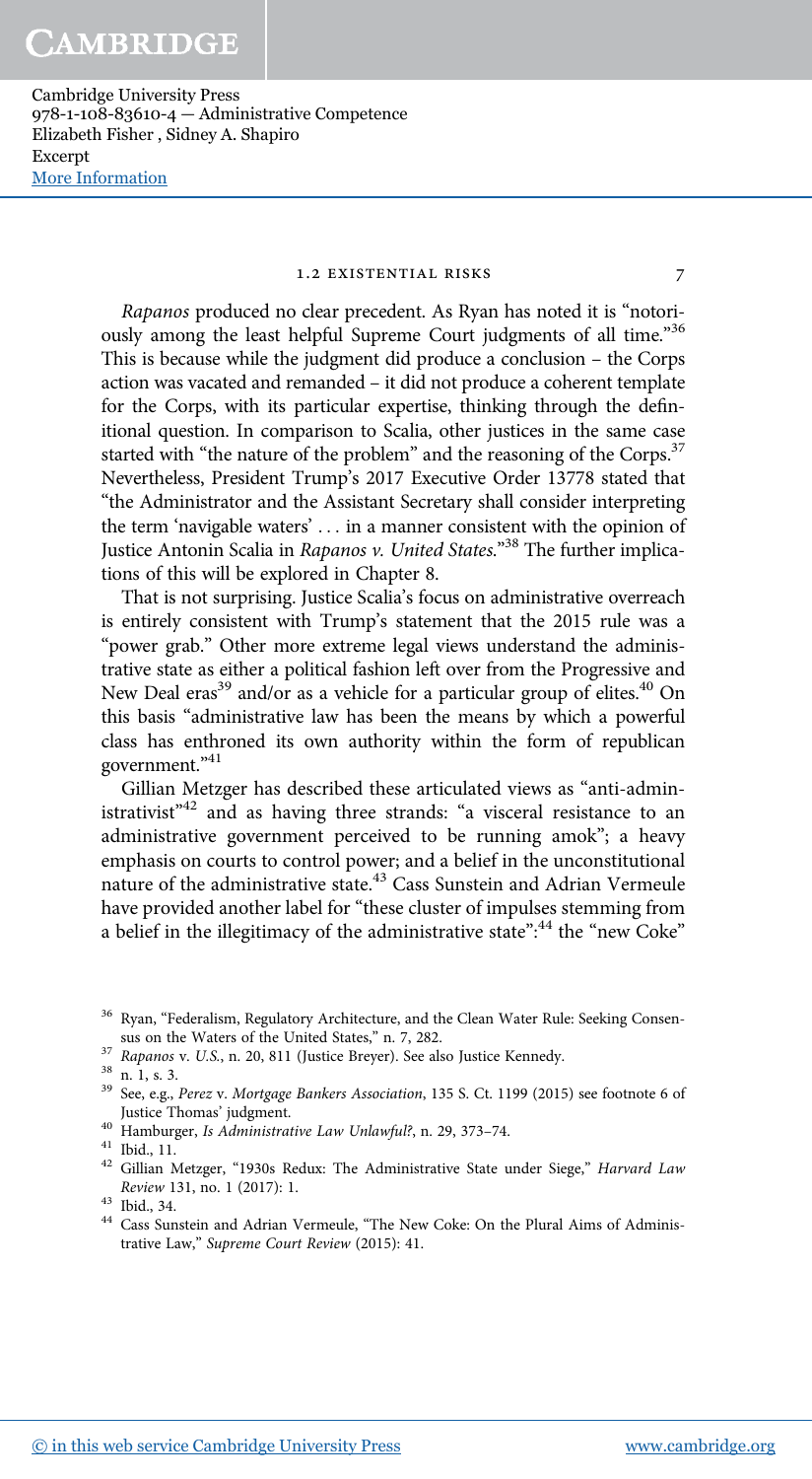8 THE STATE WE ARE IN

approach to administrative law. By evoking the seventeenth-century jurist Sir Edward Coke, they highlight the way in which these views are grounded in a certain perception of history, common law, and the Constitution – a perception that places heavy emphasis on property and liberty.<sup>45</sup>

While the "anti-administrativist" and "new Coke" approaches have not translated into wholesale changes to legal doctrine, there are examples of it reflected in some cases.<sup>46</sup> This anti-administrative thinking is also mirrored in "regulatory reform" proposals repeatedly introduced into Congress that aim to overhaul the APA and rulemaking processes.<sup>47</sup> As Peter Shane states, "the basic thrust" of many of these proposals "is to load the rulemaking process with so many additional preliminary procedural requirements as to make an already cumbersome process interminable."<sup>48</sup> None have so far passed, although with each year such proposals appear to gain greater political traction.

"Anti-administrativist" thinking and these proposals present the type of dangers that Lewis highlighted in *The Fifth Risk*. They are blatant attempts to deconstruct and disable the administrative state with little acknowledgment of its substantial institutional role in American life or the potential harm to American democracy when administrative competence is undercut. As Martha Roberts noted about related recent regulatory reform proposals, "By tying up essential safeguards in enormous amounts of red tape, the legislation would covertly undermine longstanding protections for child safety, food safety, auto safety, and other broadly shared values."<sup>49</sup>

<sup>45</sup> See, e.g., Hamburger, *Is Administrative Law Unlawful?*, n. 29.

<sup>46</sup> *Association of American Railroads* v. *United States Department of Transportation*, 721 F.3d 666 (D.C. Cir. 2013), vacated and remanded by *Department of Transportation* v. *Association of American Railroads*, 135 S. Ct. 1225 (2015) (but see Justice Thomas' dissenting opinion); Justice Thomas' opinion in *Perez*, n. 39; *Gundy* v. *United States*, 139 S. Ct. 2116 (2019); and *Kisor* v. *Wilkie*. 139 S. Ct. 2400 (2019).

<sup>47</sup> These proposals stretch back at least to Gingrich's "Contract with America." See Richard Plides and Cass Sunstein, "Reinventing the Regulatory State," *University of Chicago Law Review* 62, no. 1 (1995): 1. See more recently Sidney A. Shapiro, "The Regulatory Accountabilty Act of 2011: Way Too Much of a Good Thing," *Administrative and Regulatory Law News* 37, no. 3 (Spring 2012): 10.

<sup>48</sup> Peter Shane, "The Quiet GOP Campaign against Government Regulation," *The Atlantic*, January 26, 2017.

<sup>49</sup> Martha Roberts, "The Misguided Regulatory Accountability Act," *The Regulatory Review*, March 29, 2017.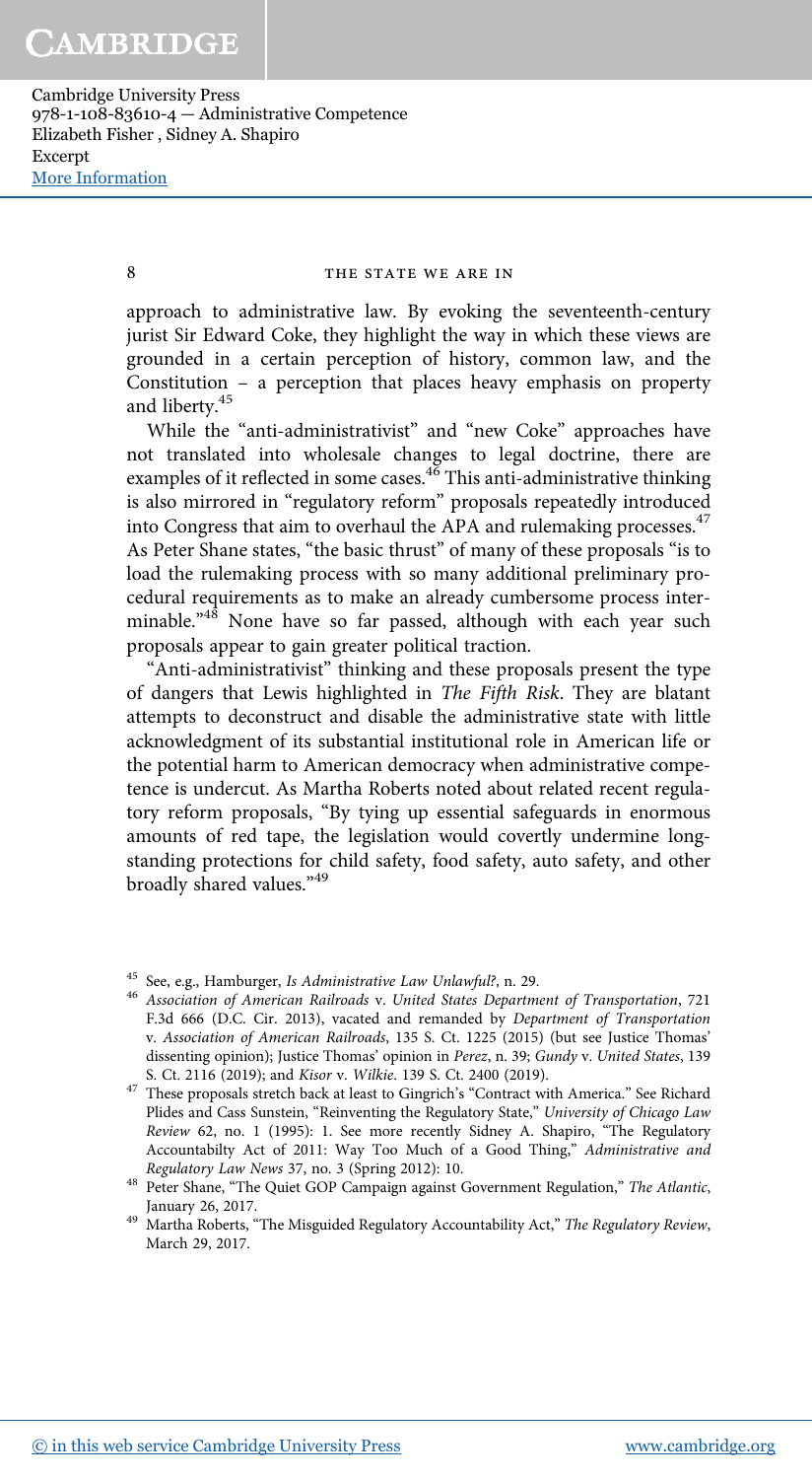# 1.3 INSIDIOUS RISKS

# **1.3 Insidious Risks**

"Anti-administrativist" thinking amounts to a paradoxical demand for administrative law without public administration. This impulse is not new and has arisen throughout American history.<sup>50</sup> But there are also more insidious problems that are inherent in the way that administrative lawyers collectively think about their subject, what they consider to be the fault lines of disagreement, and what they understand to be administrative competence.

As Jerry Mashaw argued over two decades ago, "mental images" about administrative law influence "not just what we expect and what we see, but also what we demand and or affirm." <sup>51</sup> These images and the assumptions that accompany them are part of the modus operandi of the subject. Although administrative lawyers rarely identify these images and assumptions, let alone ponder them, recognition of these images and assumptions reveals the way in which they dominate administrative law thinking, and thus the administrative law imagination. That domination is at the expense of seeing the importance of administrative competence to administrative law.

# *1.3.1 Constraining/Empowering Public Administration*

The failure of imagination is reflected in the way that all administrative law disagreement ends up being binary. Administrative law is primarily characterized as an instrument for controlling and limiting the administrative state, and that constraint is often viewed in conflict with public administration delivering on its mandates. From this perspective, public administration must be untrammeled by law, or at least given nonlegal space in which to maneuver, for it to be efficacious. There are of course many variations on this, but overall the choice to be made in administrative law is understood as being between two options: either to interfere with public administration or to leave it be. This choice is described in a variety of ways: as between "law's abnegation"<sup>52</sup> and the dominance of a

<sup>50</sup> Discussed in Part II. See also Metzger, "1930s Redux: The Administrative State under Siege," n. 42; and Cass Sunstein and Adrian Vermeule, "Libertarian Administrative Law," *University of Chicago Law Review* 82, no. 1 (2015): 393.

<sup>51</sup> Jerry L. Mashaw, *Greed, Chaos and Governance: Using Public Choice to Improve Public Law* (New Haven, CT: Yale University Press, 1997), 1.

<sup>52</sup> Adrian Vermeule, *Law*'*s Abnegation: From Law*'*s Empire to the Administrative State* (Cambridge, MA: Harvard University Press, 2016).